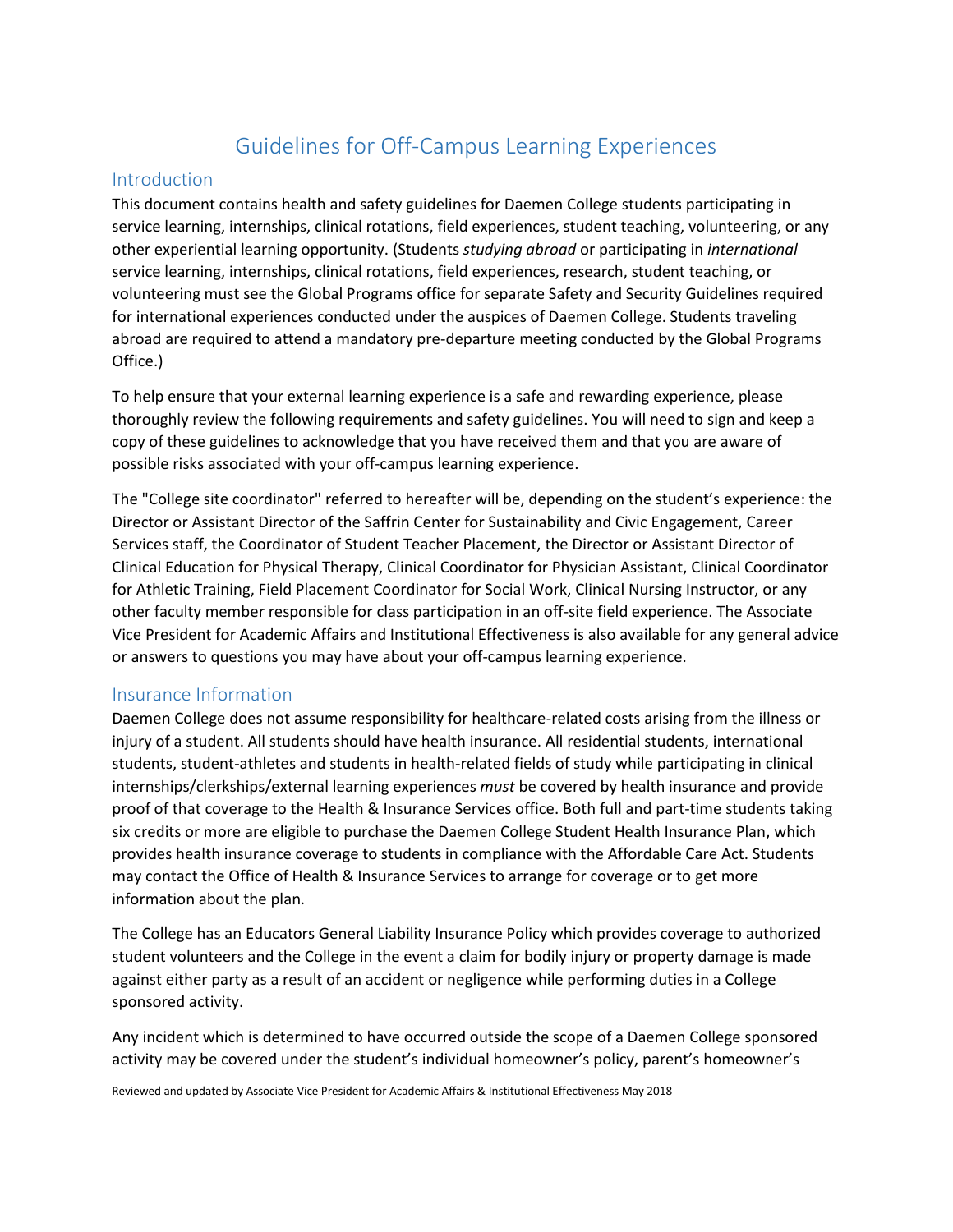policy, or the student's professional liability insurance. Professional liability insurance is available through various professional organizations, e.g., American Counseling Association, National Association of Social Workers, among others. For clinical affiliations and similar external learning experiences, your department will advise you of the requirements.

#### Know Your Site

- **Orientation**: Attend any training or orientation sessions provided by your site. These may include both general and specific information about the organization, neighborhood, or community. Know the organization's policies and reporting structures, and follow them. Know how your site supervisor will interface with your Daemen College site coordinator. Always ask questions of your site supervisor to clarify any issues. Complete any paperwork required by your site. Be sure that your status is duly recognized by the agency – that is, that you are authorized to be on the premises and in what capacity. Visit the website of the agency to learn more about the organization's mission, location, and opportunities, so you will have realistic expectations of what your learning experience may entail.
- **Health screenings:** If required by your placement, you may need to show proof of having had a TB test, flu shot, rubella test, and/or other immunizations. If your placement requires completion of any health screenings or preventive routines such as vaccinations, you will need to use your own insurance if these costs are not covered by the site.
- **Home visits**: If home visits are part of your experience, you should pair up with another person, unless otherwise directed by your College site coordinator. Do not park your car in the driveway of the home; in the home, sit facing the front door and have access to an exit.
- **Personal belongings:** The College does not take responsibility for loss of or damage to personal belongings. Secure storage may or may not be available at your site. Plan accordingly. Leave valuables at home if at all possible.
- **If you have questions or concerns:** Follow the guidelines or protocols you have been given about client and employee safety and ensure that any irregularities are reported immediately to your site supervisor. If you feel uncomfortable with any person or situation, inform your site supervisor and the College site coordinator at the earliest opportunity. If you feel that your site supervisor is not the suitable person, consult with the College site coordinator, or a higher authority on the site if the matter is urgent. Possible crimes, e.g. suspected child abuse, should also be reported to the appropriate law enforcement agency.

# In the Event of Violence: Respond, Assess, Isolate, Notify (RAIN)

In recent years, there has unfortunately been an increase in workplace violence, including assaults by active shooters. While the occurrence of such an emergency is highly unlikely, it is important to be prepared. Remain observant and, as you would on campus, respond as necessary to protect yourself. Students at Daemen College are being trained to use the RAIN approach: Respond, Assess, Isolate and Notify. **Respond** to what has occurred and take appropriate life-safety measures: run, hide, fight – in that order. **Assess** the environment, see what resources are available, and if possible, help to **isolate** the perpetrator to prevent him/her from causing more harm. **Notify** 9-1-1 immediately if you can do so safely (that is, if you are not in hiding and remaining silent). Know the physical address of the building so you can relay it quickly to 9-1-1.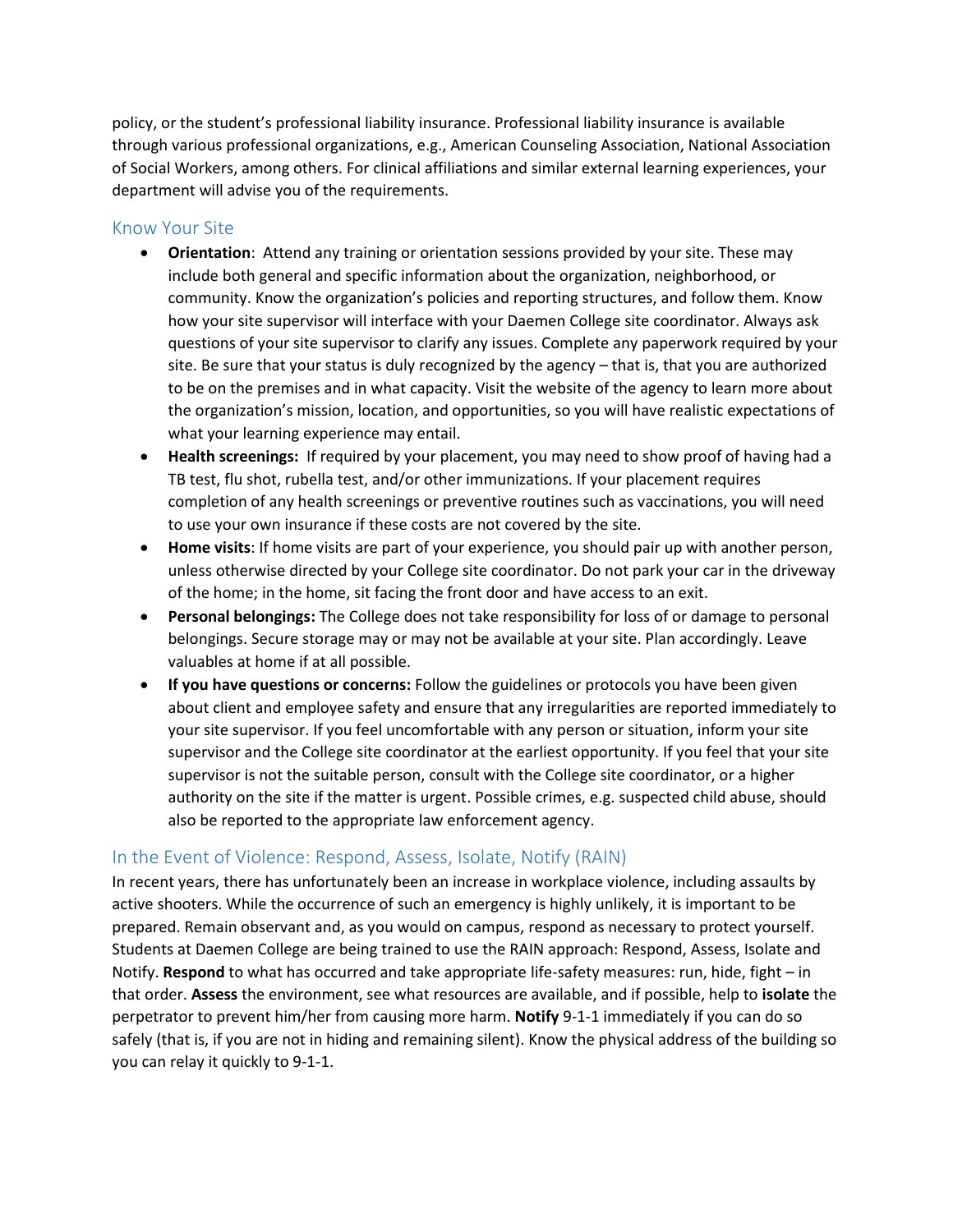# Health and Safety Reminders

- **Your whereabouts:** Inform friends, relatives, and/or professors of your whereabouts. Make sure someone reliable knows where you're going, when you're leaving and returning. If plans change, notify them. If you attend after-hours meetings, home visits, or go to other sites that you are not familiar with, be aware of the location and neighborhood. If you are uncomfortable going to any such place, discuss your concern with your supervisor. Do not take unnecessary risks.
- **Take an active role in your safety**: Be knowledgeable of your environment and of any possible risks at your site. Violence, drugs, and personal safety issues may be factors at your location. Be aware of potential unpredictable behavior of clients and know strategies for handling such behaviors. If a situation does not seem safe, leave and get help as needed. When possible, don't walk alone or at night. Don't isolate yourself. Be sure phones are charged and ready to use at all times.
- **Health matters:** If you are injured on the site, promptly report your injury to your immediate supervisor, site coordinator, and the College site coordinator for documentation and action. Always wash your hands or use hand sanitizer between caring for individual patients/clients, before entering and after leaving the agency, before and after eating, after coughing, sneezing, or using the restroom. Cough or sneeze into the crook of your arm instead of your hand. Pay attention to details, ask questions and pay attention to supervisors' advice. For example, be aware of any food allergies (peanuts, nuts, milk) or other allergies (such as bee stings) that agency clients may have, especially young children you may give snacks to and/or take outside. Make sure to have your own allergy medicines on hand at all times (such as EpiPens).

# Vehicle safety

When driving, pay attention to current weather conditions and forecasts; travel on well-lighted, populated streets. Keep your doors locked and windows closed. Park in well-lit and/or high traffic areas. Lock your vehicle and put valuables of any kind (laptops, cell phones, electronics of any kind, handbags, backpacks, any purchases, even spare change) out of sight in the glove compartment or trunk or do not bring them with you.

Even if you are familiar with the area in which you are traveling, it is a good idea to carry a map or have navigation software – especially in case of inclement weather and/or need to take an alternate route. Make sure your vehicle is in good working order and that you have at least  $\frac{1}{2}$  tank of gas at all times.

Do not use your personal vehicle to transport clients or people you do not know. Be aware of any limitations to your personal vehicle insurance coverage concerning passengers.

If you are using **public transportation**, make sure that you are aware of the routes and schedules and that you have the correct fares. If you are using campus transportation to and from off-campus sites, the use of seat belts by the driver and all passengers, at all times, is mandatory.

# Confidentiality

You may come into contact with confidential information during your external learning experience – be sure you are clear about your site's expectations of you in this regard. Confidential information should never be disclosed: serious problems or potential legal action can result if disclosed. Never make disparaging or otherwise indiscreet remarks about the organization, its products, services, clients, or